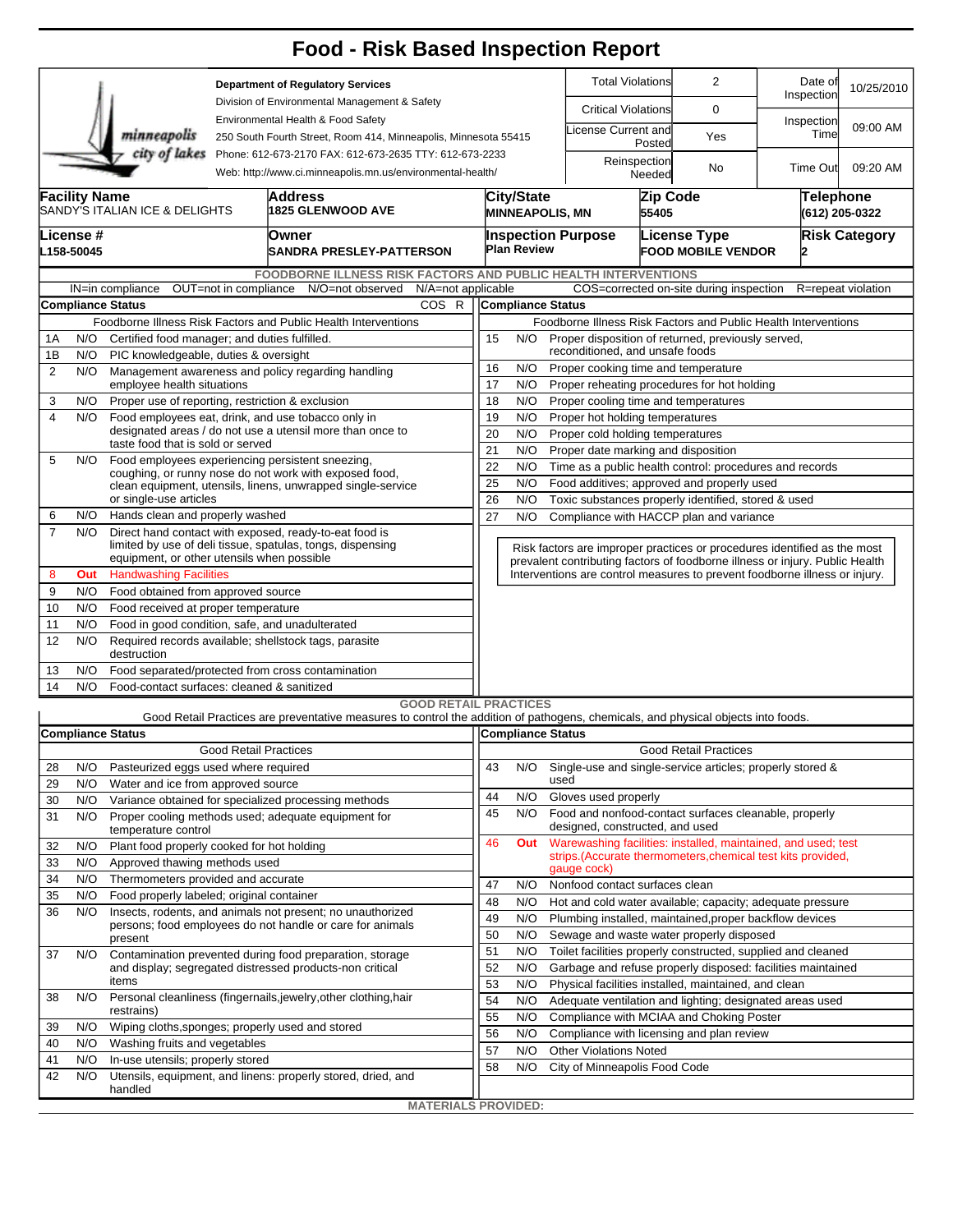## **Food - Risk Based Inspection Report**

| <b>Department of Regulatory Services</b>                                                                                                                    |                                                                                 |                  |  |                                    |                                                                                                                                |     |                                                   | <b>Total Violations</b>      |                                                 | 2                            |                      | Date of<br>Inspection     | 10/25/2010       |          |  |
|-------------------------------------------------------------------------------------------------------------------------------------------------------------|---------------------------------------------------------------------------------|------------------|--|------------------------------------|--------------------------------------------------------------------------------------------------------------------------------|-----|---------------------------------------------------|------------------------------|-------------------------------------------------|------------------------------|----------------------|---------------------------|------------------|----------|--|
|                                                                                                                                                             |                                                                                 |                  |  |                                    | Division of Environmental Management & Safety                                                                                  |     |                                                   |                              | <b>Critical Violations</b>                      |                              | $\mathbf 0$          |                           |                  |          |  |
|                                                                                                                                                             |                                                                                 |                  |  | Environmental Health & Food Safety |                                                                                                                                |     |                                                   |                              |                                                 |                              |                      |                           | Inspection       | 09:00 AM |  |
| minneapolis<br>250 South Fourth Street, Room 414, Minneapolis, Minnesota 55415                                                                              |                                                                                 |                  |  |                                    |                                                                                                                                |     |                                                   |                              | icense Current and<br>Posted                    |                              | Yes                  |                           | Time             |          |  |
|                                                                                                                                                             |                                                                                 | city of lakes    |  |                                    | Phone: 612-673-2170 FAX: 612-673-2635 TTY: 612-673-2233                                                                        |     |                                                   |                              |                                                 |                              |                      |                           |                  |          |  |
|                                                                                                                                                             | Web: http://www.ci.minneapolis.mn.us/environmental-health/                      |                  |  |                                    |                                                                                                                                |     |                                                   |                              |                                                 | Reinspection<br>No<br>Needed |                      |                           | <b>Time Out</b>  | 09:20 AM |  |
| <b>Facility Name</b>                                                                                                                                        |                                                                                 |                  |  | <b>Address</b>                     |                                                                                                                                |     | <b>City/State</b>                                 |                              |                                                 | Zip Code                     |                      |                           | <b>Telephone</b> |          |  |
| SANDY'S ITALIAN ICE & DELIGHTS                                                                                                                              |                                                                                 |                  |  |                                    | <b>1825 GLENWOOD AVE</b><br><b>MINNEAPOLIS, MN</b>                                                                             |     |                                                   |                              | 55405                                           |                              |                      | (612) 205-0322            |                  |          |  |
|                                                                                                                                                             | License #                                                                       |                  |  |                                    | Owner                                                                                                                          |     |                                                   |                              |                                                 | <b>License Type</b>          | <b>Risk Category</b> |                           |                  |          |  |
|                                                                                                                                                             | L158-50045                                                                      |                  |  |                                    | <b>SANDRA PRESLEY-PATTERSON</b>                                                                                                |     |                                                   |                              | <b>Inspection Purpose</b><br><b>Plan Review</b> |                              |                      | <b>FOOD MOBILE VENDOR</b> |                  |          |  |
|                                                                                                                                                             |                                                                                 |                  |  |                                    |                                                                                                                                |     |                                                   |                              |                                                 |                              |                      |                           |                  |          |  |
|                                                                                                                                                             |                                                                                 | <b>Food Temp</b> |  | Air Temp                           | <b>FOODBORNE ILLNESS RISK FACTORS AND PUBLIC HEALTH INTERVENTIONS</b><br>Item/Location                                         |     |                                                   | <b>Food Temp</b><br>Air Temp |                                                 | Item/Location                |                      |                           | <b>Food Temp</b> | Air Temp |  |
|                                                                                                                                                             | Item/Location                                                                   |                  |  |                                    |                                                                                                                                |     |                                                   |                              |                                                 |                              |                      |                           |                  |          |  |
|                                                                                                                                                             |                                                                                 |                  |  |                                    |                                                                                                                                |     |                                                   |                              |                                                 |                              |                      |                           |                  |          |  |
|                                                                                                                                                             |                                                                                 |                  |  |                                    |                                                                                                                                |     | <b>SANITIZER INFORMATION</b>                      |                              |                                                 |                              |                      |                           |                  |          |  |
|                                                                                                                                                             | <b>Sanitizer Location</b>                                                       |                  |  | <b>Method Used</b>                 |                                                                                                                                |     | <b>Sanitizer PPM</b>                              |                              |                                                 | <b>Sanitizer Used</b>        |                      |                           | Water Temp.      |          |  |
|                                                                                                                                                             |                                                                                 |                  |  |                                    |                                                                                                                                |     |                                                   |                              |                                                 |                              |                      |                           |                  |          |  |
|                                                                                                                                                             |                                                                                 |                  |  |                                    |                                                                                                                                |     |                                                   |                              |                                                 |                              |                      |                           |                  |          |  |
|                                                                                                                                                             |                                                                                 |                  |  |                                    |                                                                                                                                |     | <b>Construction, Equipment &amp; Reinspection</b> |                              |                                                 |                              |                      |                           |                  |          |  |
|                                                                                                                                                             |                                                                                 | Construction/    |  |                                    |                                                                                                                                |     |                                                   |                              |                                                 |                              |                      |                           |                  |          |  |
| <b>Remodeling?</b>                                                                                                                                          |                                                                                 |                  |  |                                    | <b>New Equipment</b>                                                                                                           |     | <b>Emailed CIS/DR</b>                             |                              | <b>Reinspection Needed</b>                      |                              |                      | <b>Reinspection Date</b>  |                  |          |  |
| Yes                                                                                                                                                         |                                                                                 |                  |  |                                    | No                                                                                                                             | Yes |                                                   |                              | Yes                                             |                              |                      |                           | 11/09/10         |          |  |
| This is a new MOBILE VEHICLE in the DID.                                                                                                                    |                                                                                 |                  |  |                                    | <b>OBSERVATIONS AND CORRECTIVE ACTIONS</b>                                                                                     |     |                                                   |                              |                                                 |                              |                      |                           |                  |          |  |
| Item                                                                                                                                                        |                                                                                 |                  |  |                                    |                                                                                                                                |     |                                                   |                              |                                                 |                              |                      |                           |                  |          |  |
| Number                                                                                                                                                      | Violations cited in this report must be corrected within the time frames below. |                  |  |                                    |                                                                                                                                |     |                                                   |                              |                                                 |                              |                      |                           |                  |          |  |
|                                                                                                                                                             |                                                                                 |                  |  |                                    | 6-301.12AB Provide an adequate supply of hand cleanser at each handwashing sink. MN Rule 4626.1440                             |     |                                                   |                              |                                                 |                              |                      |                           |                  |          |  |
| Provide and maintain a fingernail brush at the handwashing sink used by employees. MN Rule 4626.1440                                                        |                                                                                 |                  |  |                                    |                                                                                                                                |     |                                                   |                              |                                                 |                              |                      |                           |                  |          |  |
| 8                                                                                                                                                           |                                                                                 |                  |  |                                    |                                                                                                                                |     |                                                   |                              |                                                 |                              |                      |                           |                  |          |  |
| Provide and maintain at each handwash sink in the food preparation and warewash areas a supply of individual disposable towels or a continuous towel system |                                                                                 |                  |  |                                    |                                                                                                                                |     |                                                   |                              |                                                 |                              |                      |                           |                  |          |  |
|                                                                                                                                                             |                                                                                 |                  |  |                                    | that supplies the user with a clean towel. MN Rule 4626.1445 Correct By: 10/26/10                                              |     |                                                   |                              |                                                 |                              |                      |                           |                  |          |  |
| 46<br>Comments:                                                                                                                                             |                                                                                 |                  |  |                                    | 4-302.14 Provide an appropriate test kit to accurately measure sanitizer concentration. MN Rule 4626.0715 Correct By: 10/26/10 |     |                                                   |                              |                                                 |                              |                      |                           |                  |          |  |
|                                                                                                                                                             |                                                                                 |                  |  |                                    | hours 10-midnight is approved hours of use. Can actually start at 7am.                                                         |     |                                                   |                              |                                                 |                              |                      |                           |                  |          |  |
|                                                                                                                                                             |                                                                                 |                  |  |                                    | Passed health inspection. Craig from licensing and Mike from Fire were there with Ryan and I.                                  |     |                                                   |                              |                                                 |                              |                      |                           |                  |          |  |
|                                                                                                                                                             |                                                                                 |                  |  |                                    | Sandra may want to change the support kitchen, we discussed her need to notify us to gain approval before making the change.   |     |                                                   |                              |                                                 |                              |                      |                           |                  |          |  |
|                                                                                                                                                             | The vehicle will be stickered with the Mpls license.                            |                  |  |                                    |                                                                                                                                |     |                                                   |                              |                                                 |                              |                      |                           |                  |          |  |
|                                                                                                                                                             |                                                                                 |                  |  |                                    | The vehicle is not operating, this was an inspection of the vehicle. Above violations must be corrected prior to operating.    |     |                                                   |                              |                                                 |                              |                      |                           |                  |          |  |

**Comments continued on next page.**